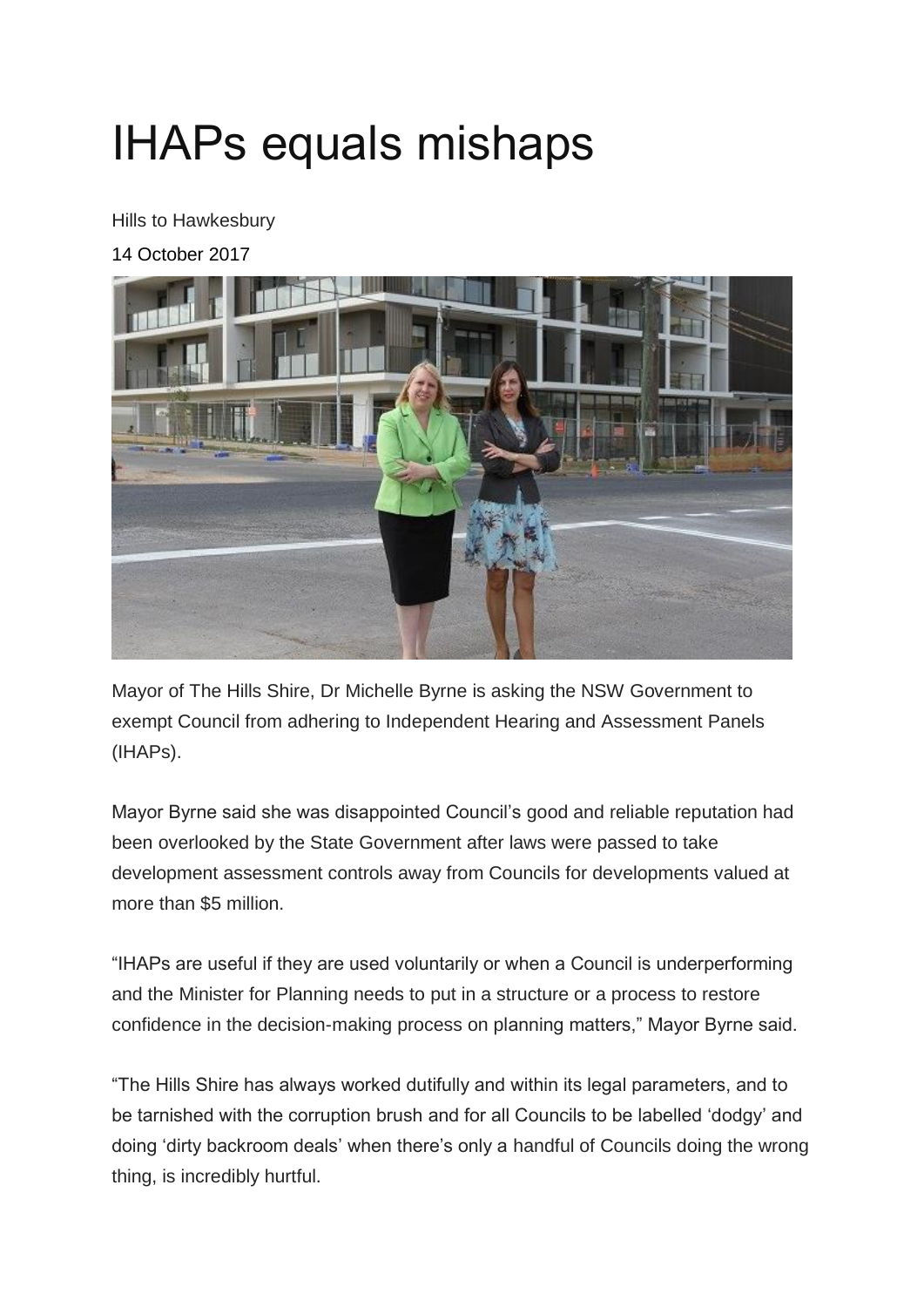"We are a strong Council, with an impeccable record of approvals and conduct.

"We are accountable to the community and we work incredibly hard to make sure the right developments are placed in the right locations and create benefits for the entire community," Mayor Byrne added.

Mayor Byrne said Council has always worked closely with the NSW Government to improve the development and planning system, but allowing IHAPs to assess local developments was a step too far.

"It hasn't been all sunshine and roses when dealing with planning panels," Mayor Byrne said.

"We have seen decisions made by members who know little about our region and in return it's Council who receives the blame for these poor and uninformed decisions.

"Further, planning panels are not really held accountable for development authorisations they make. Whereas Council receives a report, the report is then debated and a decision is made in the full view of the public as part of the normal business of Council Meetings.

"And who is to say these IHAP members don't have any conflicts of interest? The Minister stated panel members themselves will be subject to statutory rules such as a compulsory code of conduct and operational procedures, but how can we truly know what work the panel members have done in the past for applicants.

"When you look at the types of persons suitable for appointment to IHAPs, they are generally people who have worked with developers.

"The Minister wants to stop corruption, but in a way, these planning panels undermine their true intent."

In the last financial year, Council dealt with \$2.3 billion worth of built form development.